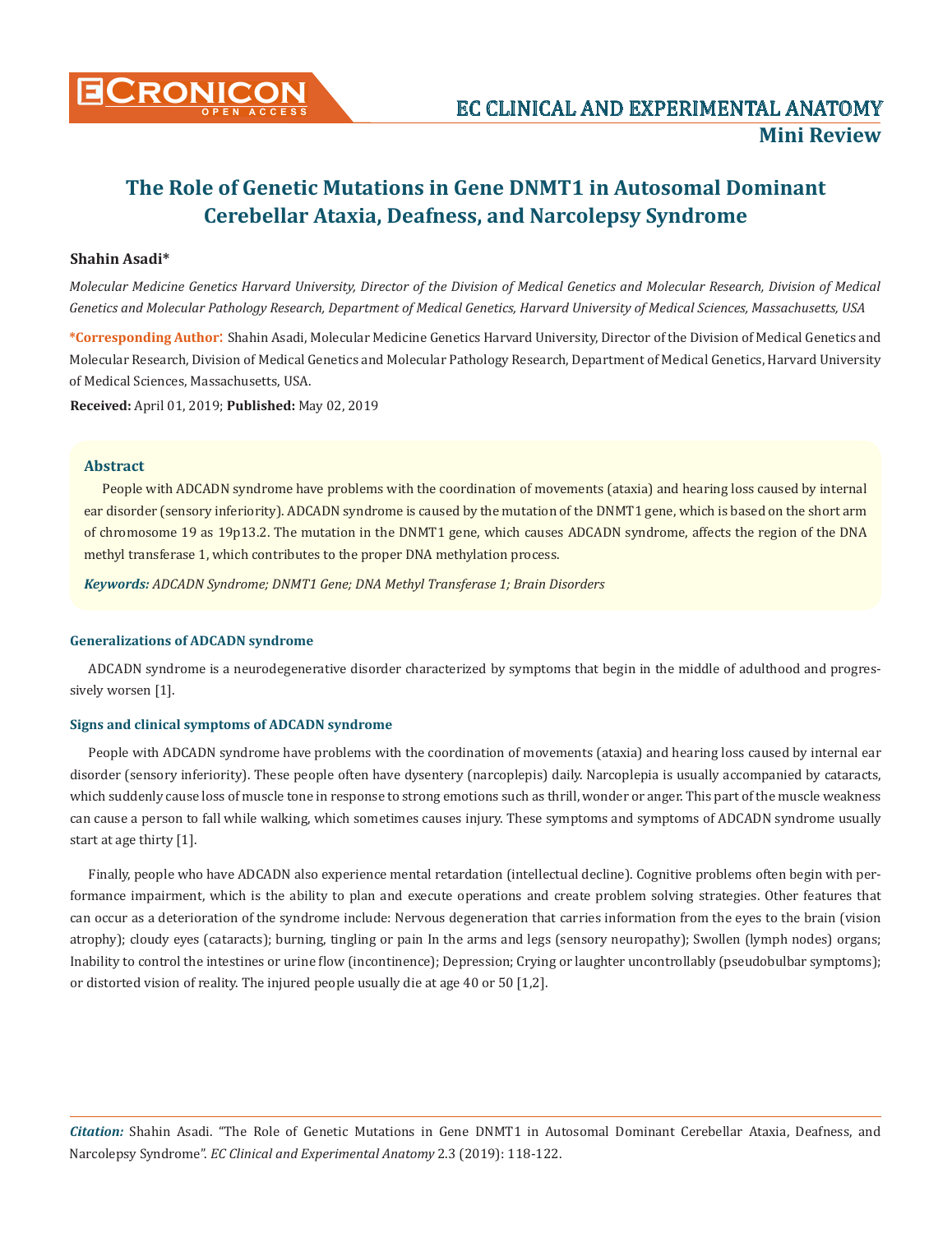#### **The Role of Genetic Mutations in Gene DNMT1 in Autosomal Dominant Cerebellar Ataxia, Deafness, and Narcolepsy Syndrome**



#### **The etiology of ADCADN syndrome**

ADCADN syndrome is caused by the mutation of the DNMT1 gene, which is based on the short arm of chromosome 19 as 19p13.2. This gene provides instructions for the synthesis of an enzyme called DNA methyl transferase 1. This enzyme is involved in DNA methylation, in which methyl groups including a carbon atom and three hydrogen atoms are added to DNA molecules. In particular, this enzyme helps to add methyl groups to cytosine nucleotides [1-3].

The DNA of methyl transferase 1 is active in the adult nervous system. Although its specific role in the nervous system is still not well understood, it may be possible to regulate neuronal puberty, differentiation, the ability of neurons to migrate in the areas where it is needed, the association of neurons with each other and the survival of the neurons help [1-3].



*Figure 2: Schematic view of Chromosome No. 19 in which the DNMT1 gene is based on the short arm of this chromosome as 19p.13.2.*

The mutation in the DNMT1 gene, which causes ADCADN syndrome, affects the region of the DNA methyl transferase 1, which contributes to the proper DNA methylation process. As a result, this mutation causes abnormal methylation, which in turn affects the expression of multiple genes. Ultimately, the maintenance of the neurons that make up the nervous system is disrupted and leads to signs and symptoms of ADCADN syndrome [1-4].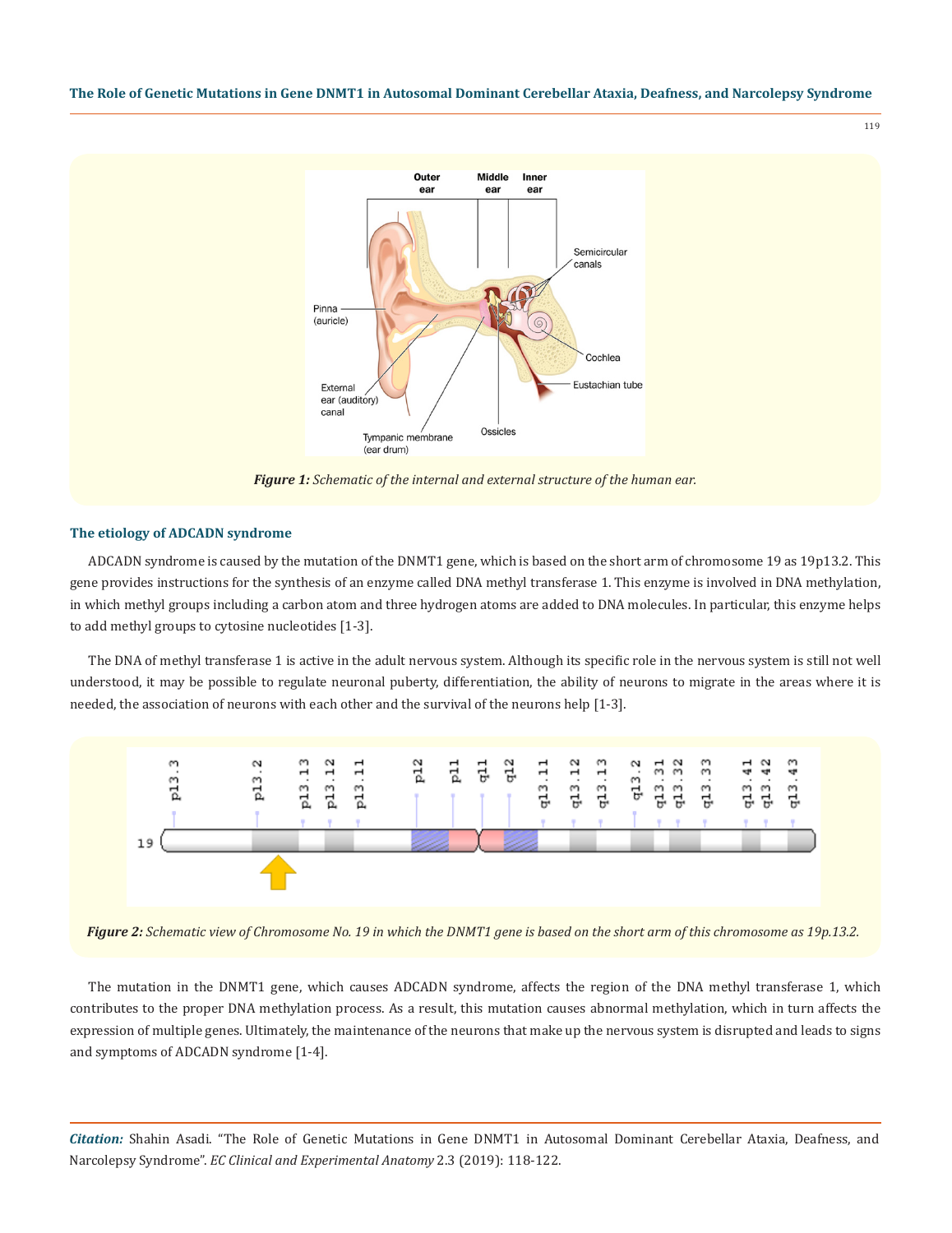**The Role of Genetic Mutations in Gene DNMT1 in Autosomal Dominant Cerebellar Ataxia, Deafness, and Narcolepsy Syndrome**

120



*Figure 3: Schematic of the molecular structure of the enzyme DNA methyl transferase 1.*

ADCADN syndrome follows the dominant autosomal inheritance pattern. Therefore, a gene mutation of DNMT1 (parent or parent) is required to produce this syndrome and the chance of having a child with this syndrome in the dominant autosomal state is 50% for each possible pregnancy [1-4].



*pattern that ADCADN syndrome follows from this pattern.*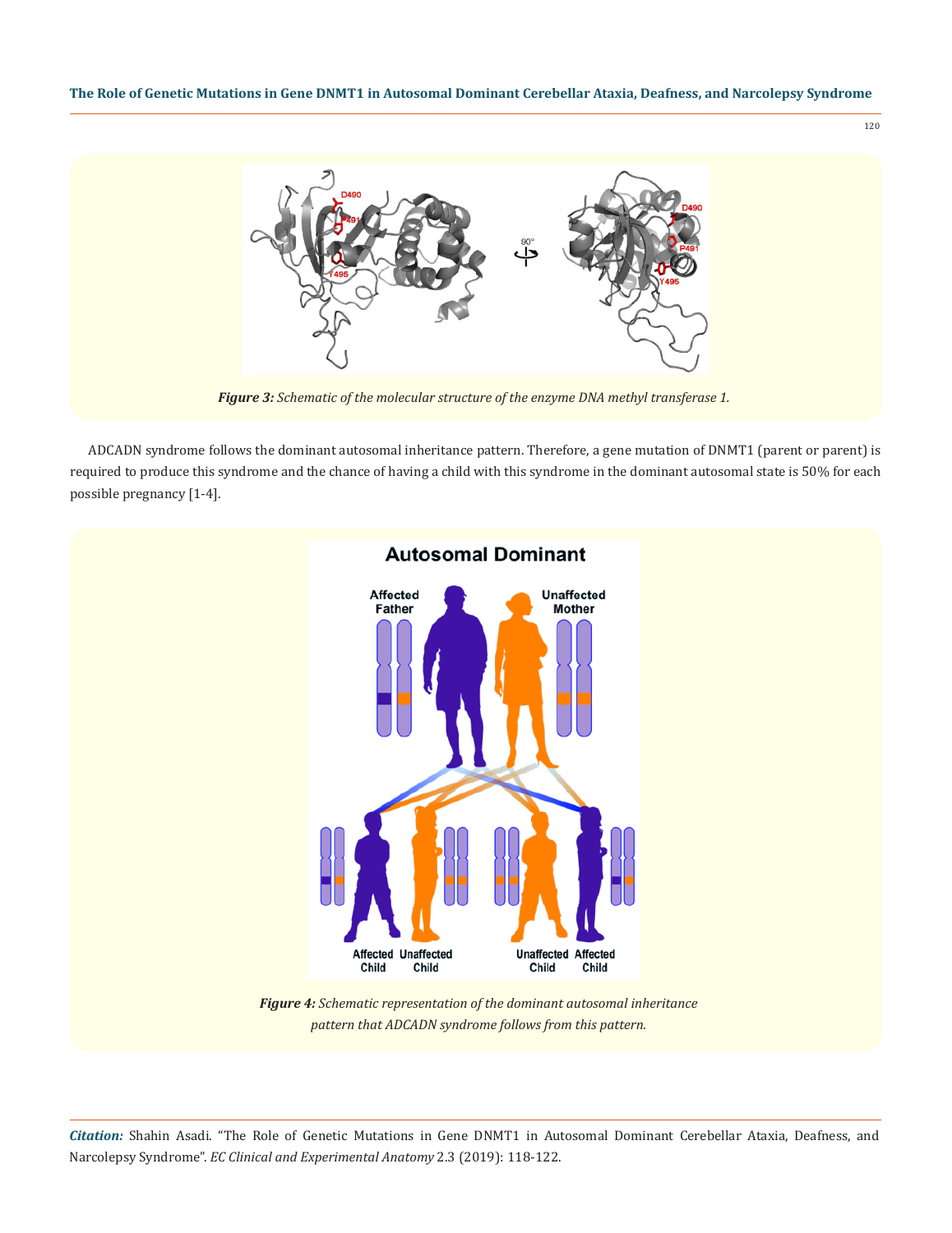121

#### **Frequency of ADCADN syndrome**

ADCADN syndrome is a neurogenic disorder whose frequency is not known in the world. So far, less than 24 cases of this syndrome have been reported in medical literature from around the world [1-4].

# **Diagnosis of ADCADN syndrome**

ADCADN syndrome is diagnosed based on clinical and clinical findings of patients and some neurological and pathological tests. The most accurate method for detecting this syndrome is the molecular genetic testing of the DNMT1 gene to investigate the presence of possible mutations [1-5].



*Figure 5: Schematic of the normal eye (pictured above) in front of the eye with cataract (photo below).*

#### **ADCADN syndrome treatment routes**

The ADCADN syndrome treatment and management strategy is symptomatic and supportive. Treatment may be done by a team of experts including a neurologist, orthopedic specialist, physical medicine specialist, eye specialist, ears specialist, and other health care professionals. There is no valid treatment for this syndrome, and all clinical measures are needed to reduce the suffering of the sufferers. Genetic counseling is also needed for all parents who want a healthy baby [1-6].

# **Discussion and Conclusion**

People with ADCADN syndrome have problems with the coordination of movements (ataxia) and hearing loss caused by internal ear disorder (sensory inferiority). ADCADN syndrome is caused by the mutation of the DNMT1 gene, which is based on the short arm of chromosome 19 as 19p13.2. The mutation in the DNMT1 gene, which causes ADCADN syndrome, affects the region of the DNA methyl transferase 1, which contributes to the proper DNA methylation process. There is no valid treatment for this syndrome, and all clinical